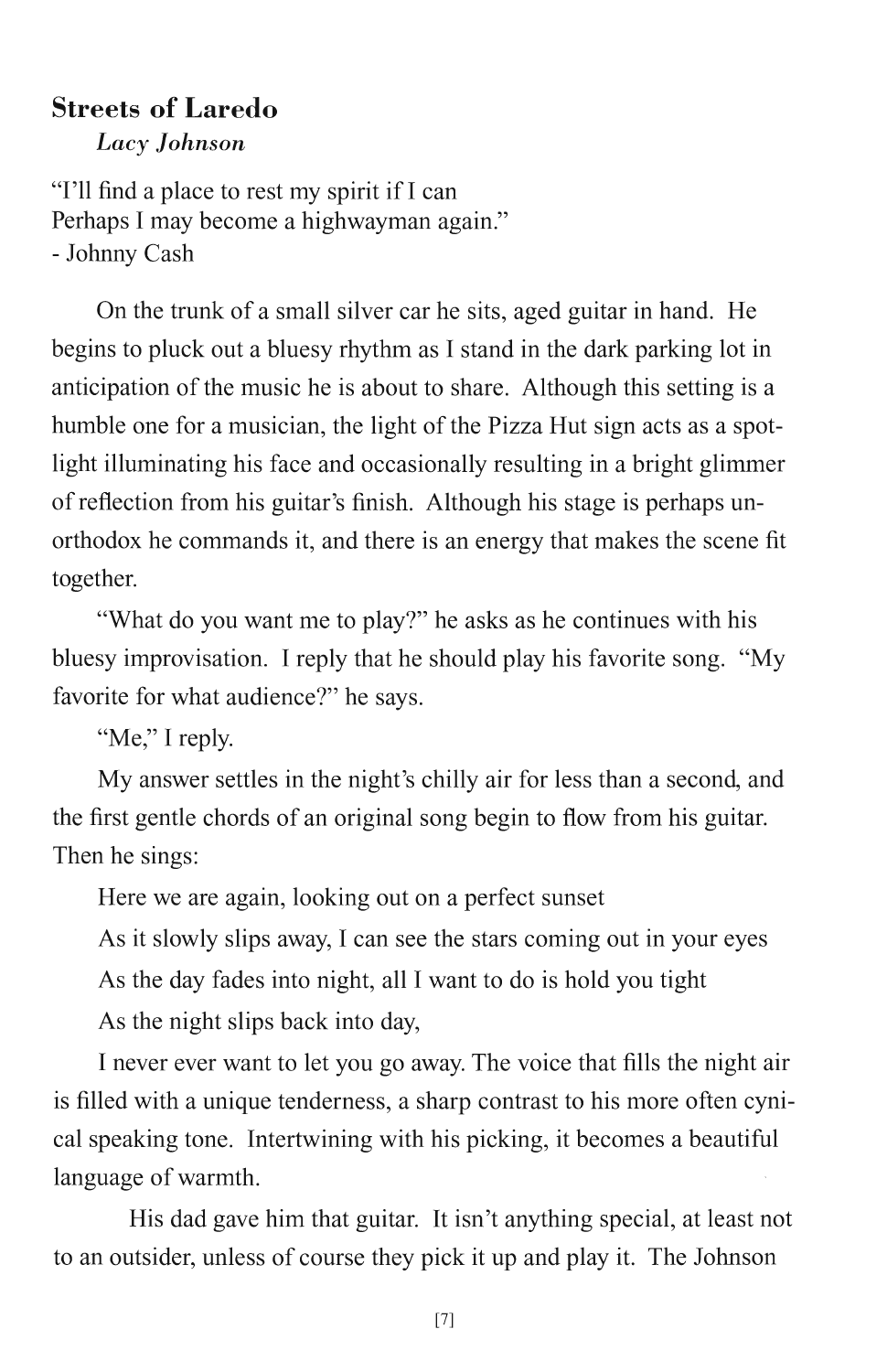guitar has been with him for three years. "This guitar means more to me than most people I know," he says of LJ, which is the name he gave his guitar in honor of his first love. The guitar is his get away, and he says he can always count on it. Besides the sentimental value, the guitar produces a good sound and not just in his opinion. When sitting in with a bluegrass band one of the members set his own \$1400 guitar aside, picked up inexpensive LJ, and loved it.

LJ's body catches the light as he holds it across his lap. His left hand moves adeptly from fret to fret along the entire stretch of LJs long neck. He executes the song beautifully, and just as I get completely lost in the music he stops, rolls back on the trunk, and laughs at himself. "I can see this is going to be a short concert," he says in apparent frustration at some perceived error in his playing. He moves on to a classic Johnny Cash song. For one reason or another he seems more comfortable with this song. As he sings a bluesy rendition of "Folsom Prison Blues" his head bobs to the music. It's as though the song has gotten inside of him and the music is dictating his movement, or perhaps he has gotten inside the music. He does not fall into the category of musicians whose eyes are closed as they play. He falls far from it. Actually his eyes look on, not in the worried concentration of a novice musician, but in the vision of an artist. He is living the music.

Devon Gideon grew up in small town Drakesville, Iowa. He went to school like most everyone else. He followed the rules and he excelled, unlike many. In fact, everyone expected him to graduate at the top of his class and to do great things, and they told him so. "Everyone thought I was going to be valedictorian and that I was going to go places." He certainly did go places.

Now at 20 Devon looks into his future and sees a melody waiting for lyrics. He lives by a belief that making plans for the future only leads to disappointment. One thing is certain for Devon though, and that is the presence of music in his life. "Music is what I am going to be doing.

[8]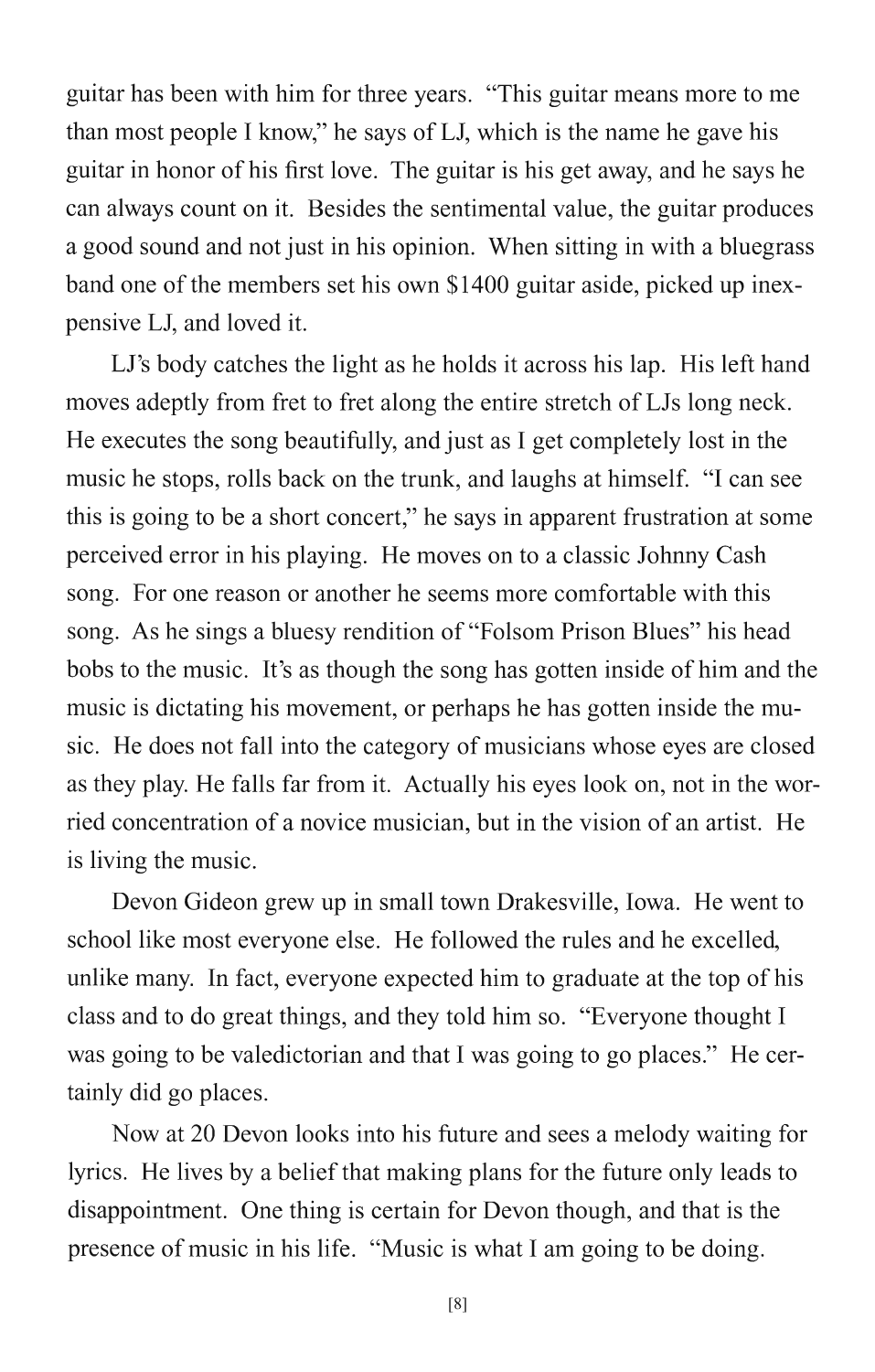That's not a hope. There's no doubt about it. I will be making music the rest of my life. Even if I am starving to death in a ditch somewhere, I will have my guitar with me." That may sound like an extreme statement, but given Devon's background, there's really nothing extreme about it.

"When I left Drakesville I had no plans of coming back," he said with a hint of something that could be interpreted as sadness. Devon had entertained the thought of making this journey for years, but one night in the summer of 2004 he made these thoughts a reality. "Life kept kicking me in the head repeatedly, and a series of events happened that made me want to leave so I packed up and left." That's right, Devon set off one summer night with **LJ** and a tote bag with clothes and some basic supplies. He left his tiny rural community and walked the twenty-some miles to Ottumwa, Iowa, the next big town. He took gravel back roads as opposed to the dark highway and after growing quite tired, realized that no one picks up a would-be hitchhiker on a gravel road at night.

Devon survived the night, but then he had to face ninety-three degree heat with about ninety percent humidity. These conditions would make any sort of outdoor activity uncomfortable to say the least, but Devon endured them while carrying **LJ** and his tote bag, which he later discovered weighed around eighty pounds.

Devon would hear many times, from many people, throughout his schooling, "Gosh Devon, you are going to do great things!" or "You are such an intelligent young man. What are you going to do once you graduate?" Devon came up with a response. He started in eighth grade joking around that he was going to be a hermit. As he began high school his jokes developed into his reality. The only problem with this idea was that this was about the time Devon began playing guitar. "I discovered my love for performing in front of people. A hermit doesn't play in front of people, so I had to change it to a hobo." Devon began to see in his future a lot of traveling around playing music. "Maybe I thought I was joking too," he said in reflection.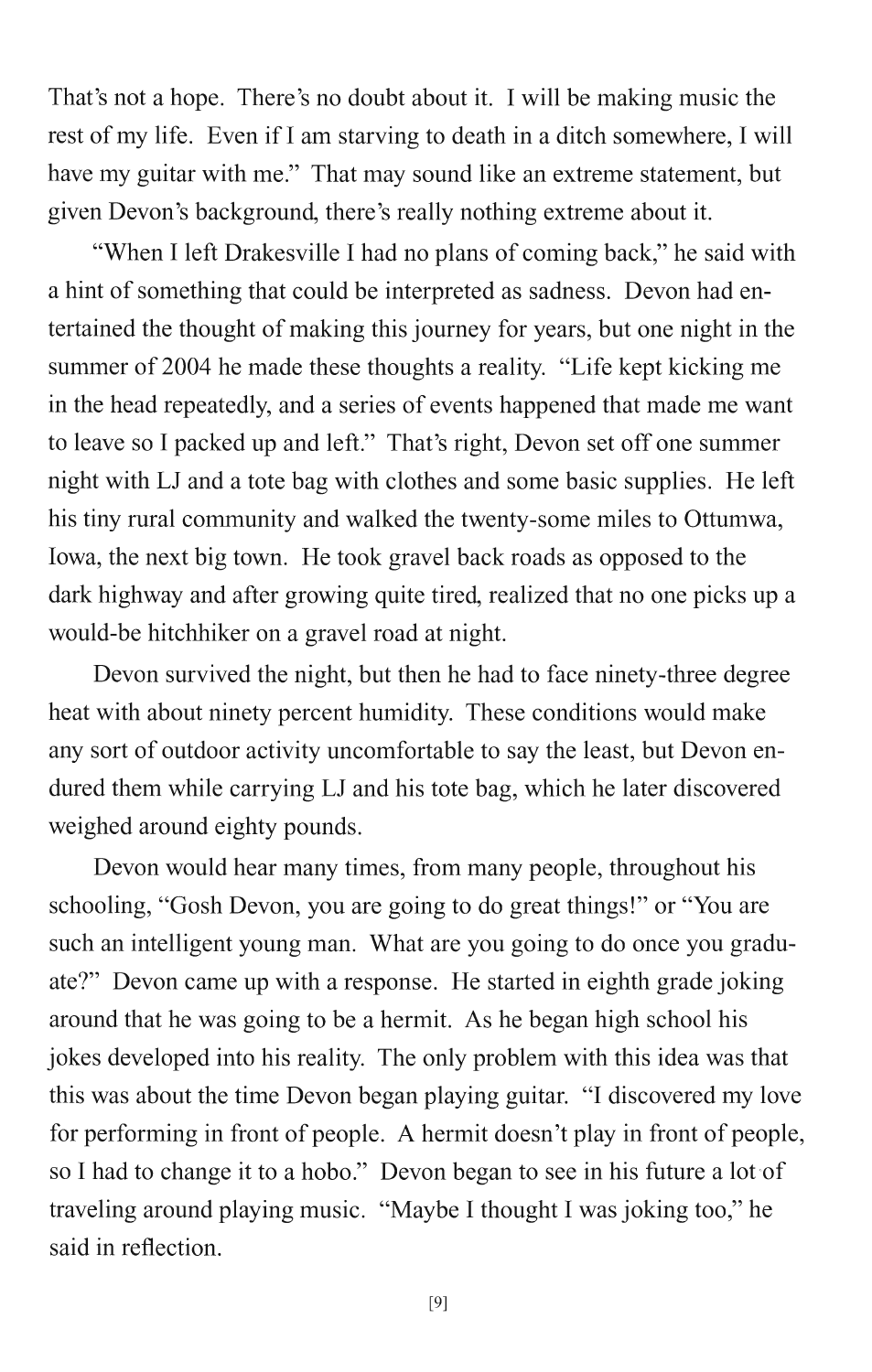**In** those hours on the way to Ottumwa, which Devon calls the longest of his life, there was a blessing sent to him in the form of a saddle club. They were on their way to the Fort Madison Rodeo on horseback and invited Devon along. Having never ridden a horse Devon was, naturally, an expert. After what could have been a disaster in a horse being spooked while carrying an inexperienced rider, Devon was told he rode with "bronc qualities". I wish I could tell you here exactly the correct response to a bucking horse as Devon demonstrated to me. However, I was so distracted by his quick movements of the imaginary reins that I lost his words. Something about circling something around and pulling it back? The saddle club was impressed and even went so far as to accuse him of previous experience. Whether it was his musical ability, his gentle personality, his natural riding skills, or some other factor, the saddle club accepted Devon into their group. He rode with them for five days and was called "the gentleman." "I guess they called me that because they partied and drank and wreaked havoc, and I'm not the kind of person that would normally hang with them," he said. But the saddle club accepted him and took him in as one of their own.

"I caught a ride with Hank Williams when I was on the road." Devon had just left a gas station where he had camped for the night. He walked two or three miles down the road and saw a house under construction which was nothing out of the ordinary for this traveler. He heard a holler ring out asking if he would like something to drink. The holler belonged to a scraggly looking redheaded man. The two got to talking and the supposed carpenter handed Devon a Dr. Pepper. Devon stood there with the cold can dripping in the heat. A dog that perhaps could have been this man's brother in another life hung around with his similar scraggly looks. The difference between man and dog was that the dog lacked the vitality the man had. "He had this old dog that looked like it could keel over at any moment." The man asked what Devon was doing, and upon telling his story the two hopped in a rusty and beat-up little Datsun pick-up truck.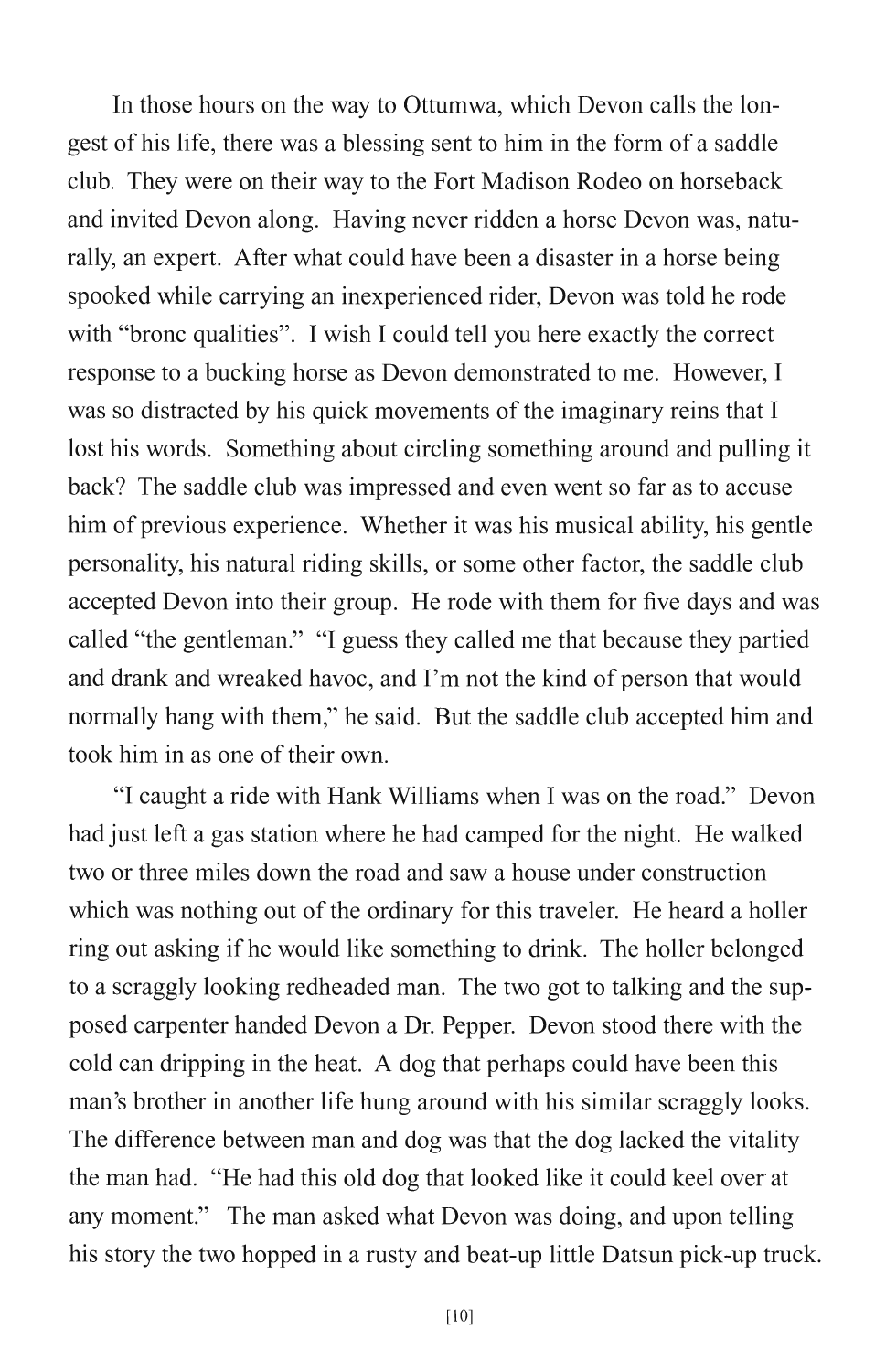They were headed down the highway, bullshitting, and the man casually said, "My name's Hank Williams." Devon laughed but the man was serious. He illustrated his frustrations with his name through stories, "I got pulled over and the officer asked for my name. I told him and he laughed. I handed him my license and he was like, "Oh. (Clears throat) Sorry." Hank also told Devon that he had spared his son, much to the disappointment of many, by not naming him Hank Williams Jr.

So traveling he did, but what about his music? Just on the border of Kentucky and Tennessee Devon slept in a state park upon the recommendation of a man who had helped him. The man offered to buy Devon food and water, but Devon refused to take the hand out. He camped in that state park for two days due to inclement weather. "I ended up camping for two days with no food or water of any kind so I took off because I was starving. I was just praying for a gas station." Devon admitted to craving some pretty weird things when he was starving. "I crave Oreos and Dr. Pepper. I don't normally eat those things!" Devon was in luck and found a gas station where he could satisfy his nutritional needs with empty calories, caffeine, and lots of fat. As he was leaving, a truck pulled up. The two good '01 boys inside had noticed Devon's guitar and asked what kind of music he played. Devon's reply of "classic country" was just what these boys wanted to hear. "Would y'all mind comin' back to the trailer park and playin' fer our mama?" one of the guys asked in his southern drawl.

The truck pulled into a trailer park. This was the kind of trailer park you see on the television with the back woods family of hillbillies. It's the kind with tin cans and goats in the overgrown front yard. The rusty lawn mower is parked on the spot that separates the shorter part of the weeds from the part that you can get lost in. It's been in that spot since it broke down two summers ago. "I didn't know those people actually existed!" Devon admitted. He went in with the two good 'ol boys and met "mama." It turns out "mama" was a rather large woman who was unable to get off the couch on her own. But equal to her size was her love of classic coun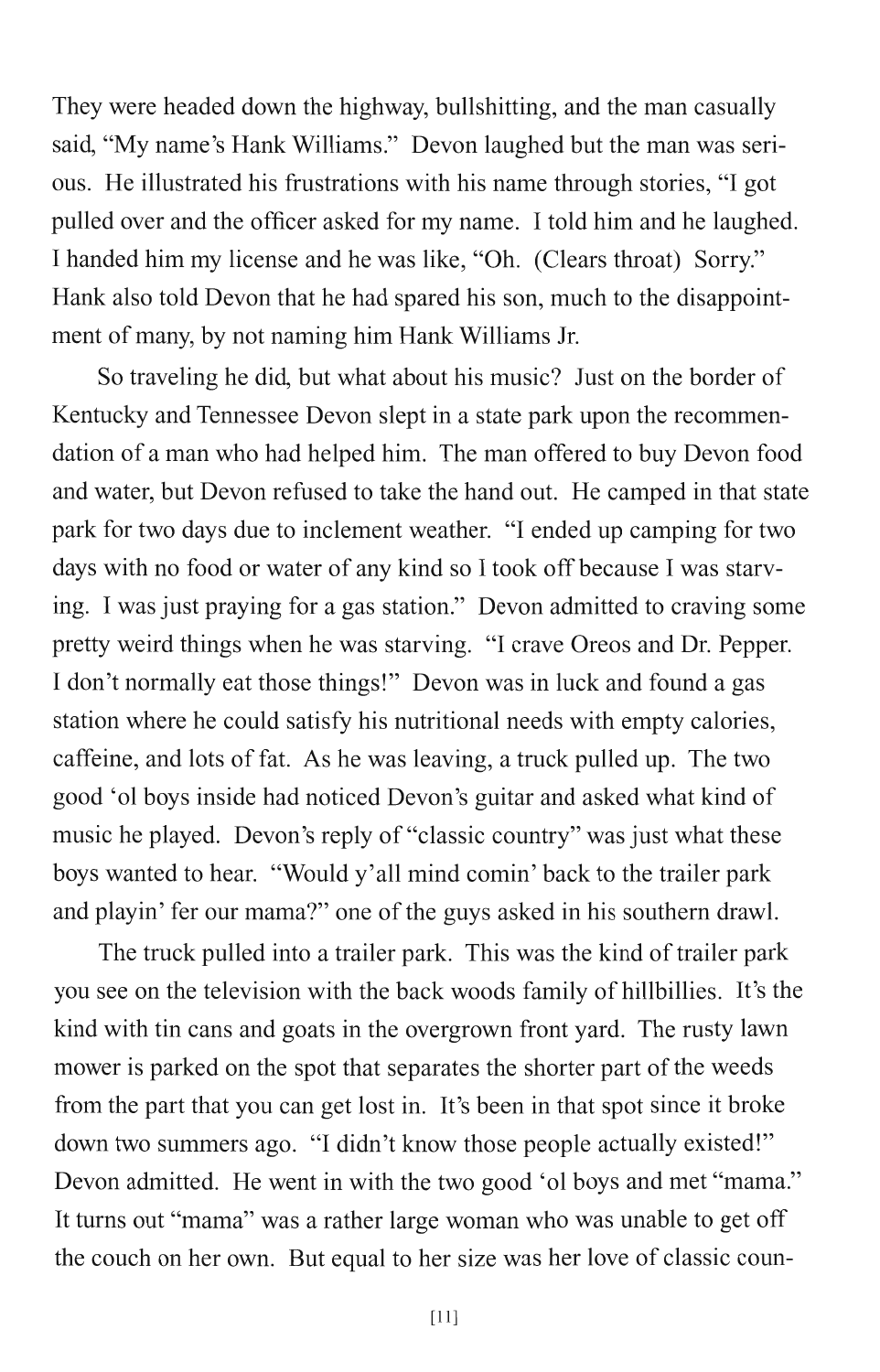try music. The good '01 boys and "mama" enjoyed Devon's house call concert so much they wanted to share it. "We want the whole trailer park to hear this!" said one of the good '01 boys as he fiddled with an old karaoke machine. He kept fiddling and fiddling and couldn't get the thing to work. Seeing that this had the potential to be an all day operation, Devon mentioned that he needed to be getting on to Tennessee. This ended his concert for "mama."

In addition to this experience Devon sat in with bands, jammed with other musicians, played for all who would listen, and spent personal time with his music along the way. He actually made it to Nashville, Tennessee riding with Hank Williams. While he was amused at the man's name, this was not a moment of destiny for Devon as you might expect of an aspiring country musician. "I never really planned on going to Nashville in the first place. If I did, it wouldn't have taken six weeks to get down there. I actually made it to Nashville. Nobody believed me when I said I got a ride with Hank Williams. I was just grateful I got a Dr. Pepper!"

When met with questions from people as to what he was doing Devon gave the same story again and again. He was drifting around from town to town playing music for anybody. He was going wherever the wind took him. Upon talking to Devon people wanted to help him. He never once asked for anything in all of his travels, but received rides, money, camaraderie, food, hospitality, and helpful information everywhere he went. An obvious reaction he got was the concern of the danger of his travels. "I knew it wasn't dangerous I had faith that there were a lot more good people out there than they want you to believe," Devon says. And according to his experience he was right as he can only cite one person he rode with during his two months of travel who made him feel uncomfortable.

"After about 2 months on the road I started noticing my body did not want to go on. I actually got so homesick; I would think I saw people I knew. There was no possible way it could be them. I started making bad decisions. I took rides with people I normally wouldn't take rides with.